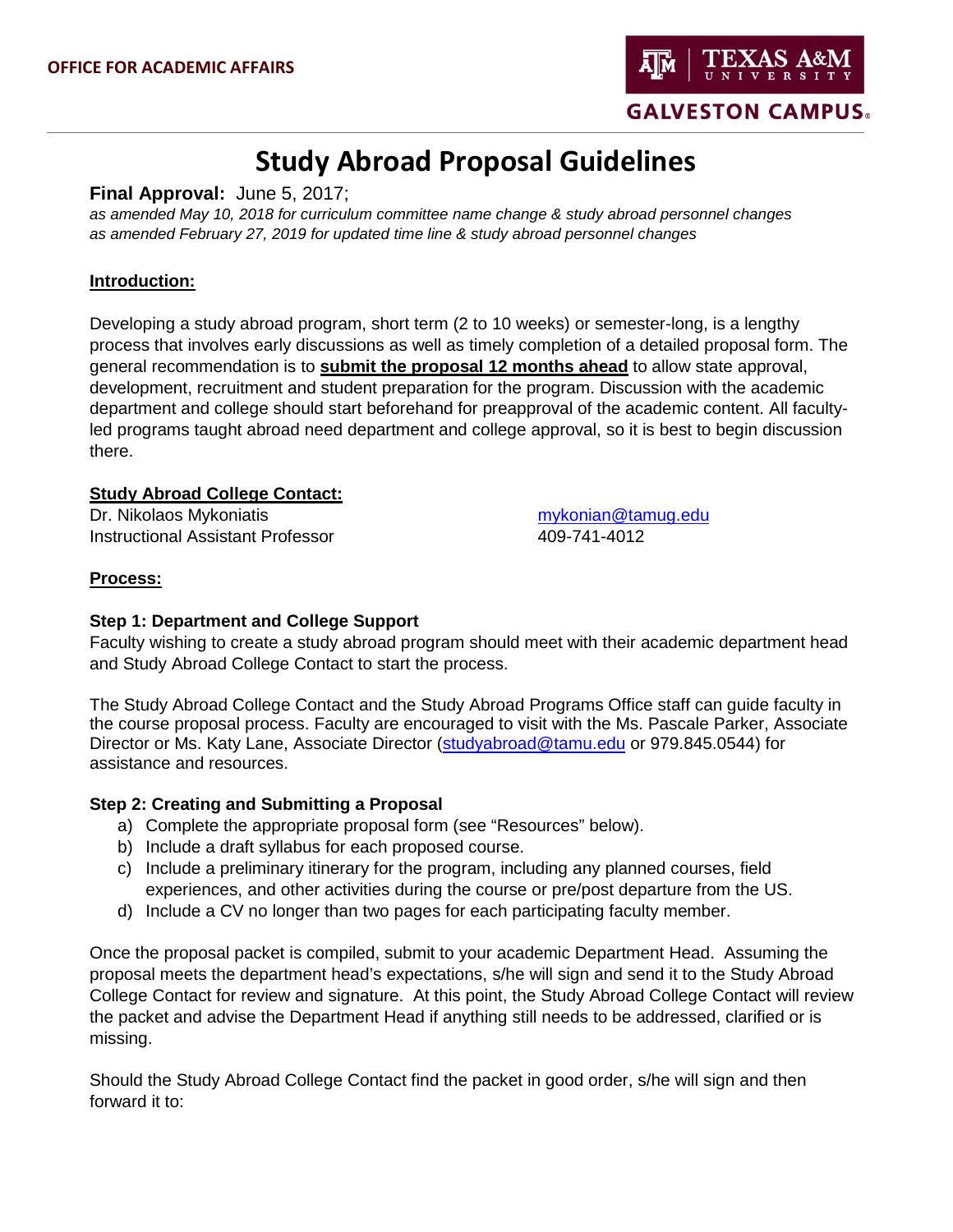**GALVESTON CAMPUS.** 

1) The GV Committee Preparer UG for undergraduate courses for review by the Galveston Undergraduate Curriculum Committee (GV-UCC). [Click here](http://www.tamug.edu/AcademicAffairs/documents/Curricular_Calendar.pdf) for a list of GV-UCC meeting dates; AND/OR\*

2) The GV Committee Preparer GR for graduate courses for review by the Graduate Instructional Committee (GIC).

\*Stacked courses must be sent to both GV-UCC and GIC.

Upon approval by the curriculum groups, it will route to the Office of Academic Affairs for the Chief Academic Officer's (college dean's) signature. The Executive Assistant to the CAO will return the signed packet to the Study Abroad College Contact. When the routing is complete with all required signatures, the Study Abroad College Contact will send to the Study Abroad Office, copying both the academic Department Head and the GV Committee Preparer UG and GV Committee Preparer GR for record keeping purposes.

### **Step 3: Once a Proposal is Approved by the College**

Faculty may start planning programs abroad, working closely with the Study Abroad Programs Office to coordinate logistics, funding, and other administrative processes. Study Abroad Programs Office staff will initiate contact with the faculty once the approved proposal is sent to our office. This office will provide assistance throughout the many phases of development, implementation, and postprogram activities as well as in emergency and crisis situations abroad.

### **New Course with Study Abroad - Timeline:**

New courses to be added to our Galveston course inventory must route through the undergraduate and/or graduate curriculum processes and be approved for inclusion in the catalog for the academic year in which the study abroad course will he held. The new course review process is a minimum of 4 months time, so it must be approved by GV-UCC in the fall prior to effectiveness. For more information visit the TAMUG [Curriculum Approval Processes.](http://www.tamug.edu/AcademicAffairs/documents/TAMUG_Curriculum_Approval_Process.pdf)

Since the curriculum process takes approximately 4 months, and the Study Abroad submission deadline is October 1 the year prior to a course being offered the next fall (for example), it is best to start your new course request in May/June the year prior. Note the study abroad timeline below and back each deadline up by at least 4 months to obtain the new course approval.

Should an academic department want to test a study abroad course prior to making it a formal course with an assigned number, a 289/489/689 Special Topics course can be created and taught twice before it must be submitted as a formal course through the appropriate curriculum process to continue offering the trip.

Once the course is fully approved, the study abroad deadlines shown in the timeline below still apply.

### **Reaffirmation or Existing Course Adding Study Abroad - Timeline:**

Study Abroad reaffirmations must be submitted 10-12 months in advance of the trip abroad to allow state approval, development, recruitment and student preparation for the program.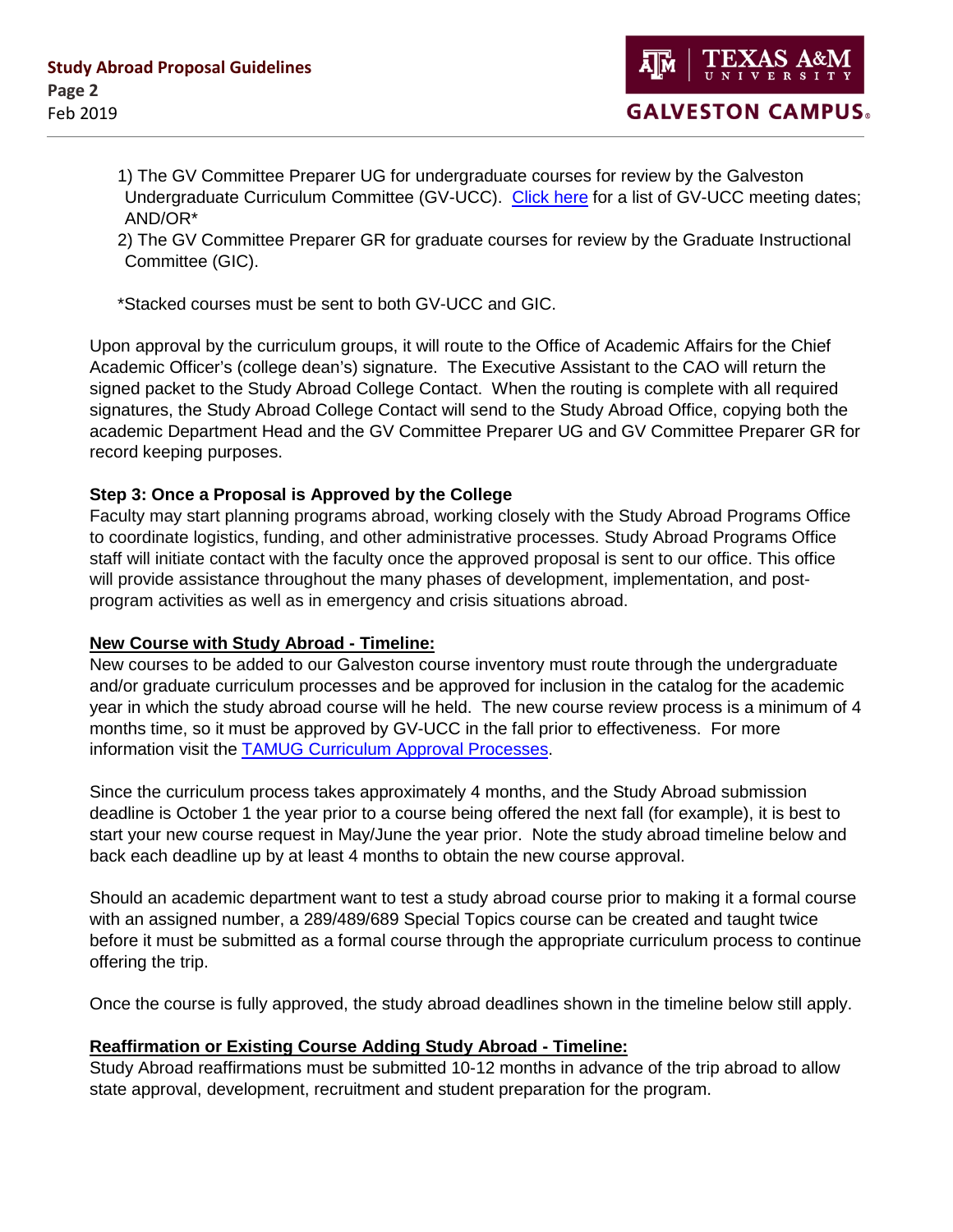For example, if you want to take a study abroad trip in the Summer of 2020, the deadline for submission to the Study Aboard College Contact is May 1, 2019. Then the college contact has one month to submit to the Study Abroad Office (June 1, 2019).

| <b>Semester</b>  | <b>Internal Deadline to Submit</b><br>to GV-UCC | Due to Study Abroad<br><b>College Contact</b> |
|------------------|-------------------------------------------------|-----------------------------------------------|
| <b>Fall 2019</b> | August 27, 2018                                 | October 1, 2018                               |
| Spring 2020      | January 28, 2019                                | March 1, 2019                                 |
| Summer 2020      | March 25, 2019                                  | May 1, 2019                                   |
| <b>Fall 2020</b> | August 2019                                     | October 1, 2019                               |
| Spring 2021      | January 2020                                    | March 1, 2020                                 |
| Summer 2021      | <b>March 2020</b>                               | May 1, 2020                                   |

For intercessional study abroad trips, please note that "winter break" is considered part of the Spring term and the May "mini-mester" is considered part of the Summer term. Study abroad proposals, which take the students away from campus during the semester for a week or more when their other classes are in session, will not be considered.

*Exception: Maritime Transportation and Marine Engineering Technology and other license option degree programs' training ship cruises are exempt from the 12 months in advance submission requirement. Each year, once the cruise(s) schedule is finalized and confirmed, the reaffirmation paperwork should be submitted noting the various port destinations.*

### **Resources:**

- Proposal templates for new and recurring programs:
	- o [Study Abroad Proposal for New Programs](http://studyabroad.tamu.edu/StudyAbroad/media/Study-Abroad-Image/Documents/Study-Abroad-Proposal-for-New-Programs.pdf)
	- o [Study Abroad Proposal for Recurring Programs](http://studyabroad.tamu.edu/StudyAbroad/media/Study-Abroad-Image/Documents/Study-Abroad-Proposal-for-Recurring-Programs.pdf)
- [TAMUG Undergraduate Study Abroad Workflow](http://www.tamug.edu/AcademicAffairs/documents/StudyAbroadWorkflow.pdf)
- [THECB guidelines for study abroad courses](http://studyabroad.tamu.edu/StudyAbroad/media/Study-Abroad-Image/Documents/THECB-Certificate-content.docx)
- [Curricular Services](http://registrar.tamu.edu/Our-Services/Curricular-Services)
- Study Abroad College Contact: Dr. Nikolaos Mykoniatis, 741-4012, [mykonian@tamug.edu](mailto:mykonian@tamug.edu)
- GV Committee Preparer UG: Meredith Zalesak, 741-4354, [zalesakm@tamug.edu](mailto:zalesakm@tamug.edu)
- GV Committee Preparer GR: Nicole Kinslow, 740-4937, [kinslown@tamug.edu](mailto:kinslown@tamug.edu)
- Study Abroad Office Contacts, see next page.